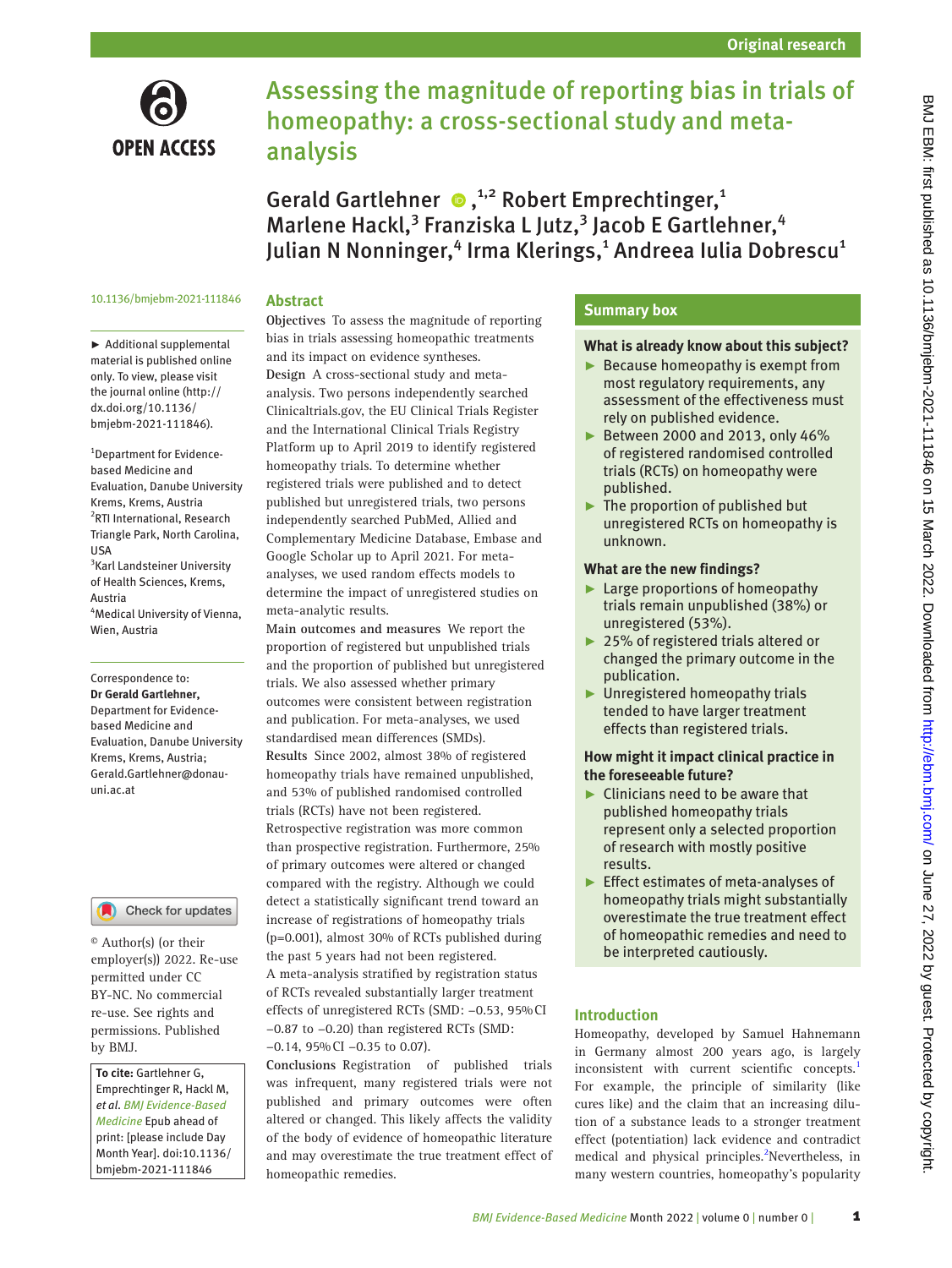as a safe, holistic and comparable alternative to modern medicine persists. A systematic review reported that up to 9.2% of adults in mostly western countries have relied on homeopathic remedies during the past 12 months.<sup>3</sup> According to a market research report, the global homeopathic product market reached US\$5.5billion in 2018 with most sales in North America and Europe.<sup>[4](#page-5-3)</sup>

For years, sceptics and homeopathic practitioners have engaged in a fierce debate on whether homeopathic treatments are more effective than placebo.<sup>[5–11](#page-5-4)</sup> Advocates of homeopathy often refer to two systematic reviews and meta-analyses by Mathie *et al* that reported statistically significant differences of homeopathic treatments compared with placebo.<sup>12 13</sup> According to Google Scholar, these reviews have been cited up to 200 times in other research publications. Sceptics counter that homeopathy's effectiveness is no different from a placebo's effectiveness when effectiveness is based on methodologically sound studies.<sup>14</sup> The Australian National Health and Medical Research Council concluded that according to an assessment of 57 systematic reviews on 68 conditions, 'there are no health conditions for which there is reliable evidence that homeopathy is effective'.<sup>15</sup> Institutions in the European Union<sup>16</sup> and the UK<sup>17</sup> have issued similar statements that support this stance.

An important factor often missing from the debate, however, is that published RCTs of homeopathic treatments might not represent the totality of conducted scientific studies but rather only a selected proportion with positive results. This phenomenon, known as reporting bias, occurs when the publication or non-publication of studies or outcomes depend on the nature and direction of results, with statistically significant findings having a higher likelihood of publication than non-significant findings.<sup>[18](#page-5-10)</sup> Because statistical methods to detect or correct for reporting bias have limitations, meta-analyses of published studies like the ones from Mathie *et al*<sup>12 13</sup> can lead to inflated and misleading results because positive trials are overrepresented.

To reduce reporting bias, public trial registries such as Clinical-Trials.gov in the USA and ClinicalTrialsRegister.eu in the European Union have been founded to promote the prospective registration of all trials. Since an amendment of the Declaration of Helsinki in 2008, prospective trial registration and publication of results are regarded as an ethical obligation of investigators.<sup>[19](#page-5-11)</sup> In 2005, the International Committee of Medical Journal Editors (ICMJE) adopted a policy that the journals they oversee would only publish results of clinical trials which have been prospectively recorded in a public registry.<sup>20</sup> These measures have led to an increase in the number of clinical trials that are prospectively registered<sup>[21](#page-5-13)</sup>; however, researchers are not obligated to publish results of such trials $^{22}$  and the proportion of non-publication remains high.

Because regulatory agencies do not require proof of effectiveness for homeopathic products, little attention has been paid to the non-publication of homeopathy trials and its consequences. An assessment by Thomas *et al* reported that up to the year 2013, only 46% of registered homeopathic trials (16/35) were published. $^{22}$ When no information is publicly available about the majority of homeopathic trials, sound conclusions about the efficacy and the risks of using homeopathic medicinal products for treating health conditions are impossible. $2425$ 

To conduct a comprehensive assessment of the state of registration and publication of trials on homeopathy, our study had four objectives: (1) to determine the proportion of registered trials assessing homeopathy that remains unpublished, (2) to examine whether registered primary outcomes are consistent with published primary outcomes, (3) to assess the proportion of published randomised controlled trials (RCTs) on homeopathy that have been registered in a public clinical trial registry and (4) to gauge the impact of reporting bias on evidence syntheses of homeopathy trials.

## **Methods**

For the purpose of this project, we adopted the following definition of a clinical trial by the ICMJE: 'Any research project that prospectively assigns human subjects to intervention and comparison groups to study the cause-and-effect relationship between a medical intervention and a health outcome'.<sup>[20](#page-5-12)</sup>

#### **Identification of registered trials and corresponding publications**

To identify registered trials assessing homeopathy, we searched the following trial registries up to 19 April 2021: Clinicaltrials.gov [\(https://clinicaltrials.gov\)](https://clinicaltrials.gov), EU Clinical Trials Register [\(www.clin](www.clinicaltrialsregister.eu) [icaltrialsregister.eu](www.clinicaltrialsregister.eu)) and the International Clinical Trials Registry Platform (ICTRP) ([https://ictrptest.azurewebsites.net\)](https://ictrptest.azurewebsites.net) of the WHO. The ICTRP is a meta-register, which draws data from 17 national trial registries.<sup>[26](#page-5-17)</sup>

We included registrations of all trials (randomised or nonrandomised; controlled or uncontrolled) that assessed the effectiveness of individualised or non-individualised homeopathic treatments for any medical condition in humans. A recruitment status of 'completed' or 'unknown' was eligible for inclusion, trials classified as 'terminated' or 'withdrawn' were excluded from analyses. To ensure that investigators had at least 2 years to publish their research, we adopted a cut-off date of 19 April 2019. WHO recommends that clinical trials are published within 2 years of completion.<sup>[27](#page-5-18)</sup> To assess whether trials were registered prospectively, during enrolment, or retrospectively, we compared the date of first submission of the registration with the date of first enrolment based on the ICTRP.

To determine whether registered trials were published, we used publication information in registries (eg, links to publications) or searched PubMed, Ovid Allied and Complementary Medicine Database (AMED), Embase.com and Google Scholar using the unique trial registration number, the title of the registered trial or the name of the principal investigator to detect publications. Two persons independently conducted searches. We classified trials that we detected as published manuscripts in a searchable electronic database as 'published'. If we could not detect a publication that corresponded to the registration, we contacted the investigator named as the person responsible for the registration per email. Registration records for which we could not detect publications were classified as 'unpublished'. In case a published study was later retracted, we classified it as unpublished.

#### **Assessment of the consistency of primary outcomes**

For each study, we identified the registered primary outcome and its point of time of assessment as reported in the registry. We compared this information with the primary outcome and its point of time of assessment in the publication. If a publication did not explicitly state the primary outcome, we viewed the outcome most prominently reported in the abstract and the results of the manuscript as the primary outcome. Two persons assessed the consistency of outcomes.

#### **Identification of published trials and corresponding registrations**

We limited our searches for published trials to RCTs that were published in 2002 or later. We applied 2002 as a cut-off because the first clinical trials registry (ClinicalTrials.gov) was established in 2000. $^{28}$  $^{28}$  $^{28}$  With this cut-off, we allowed for 2 years to register trials before publication.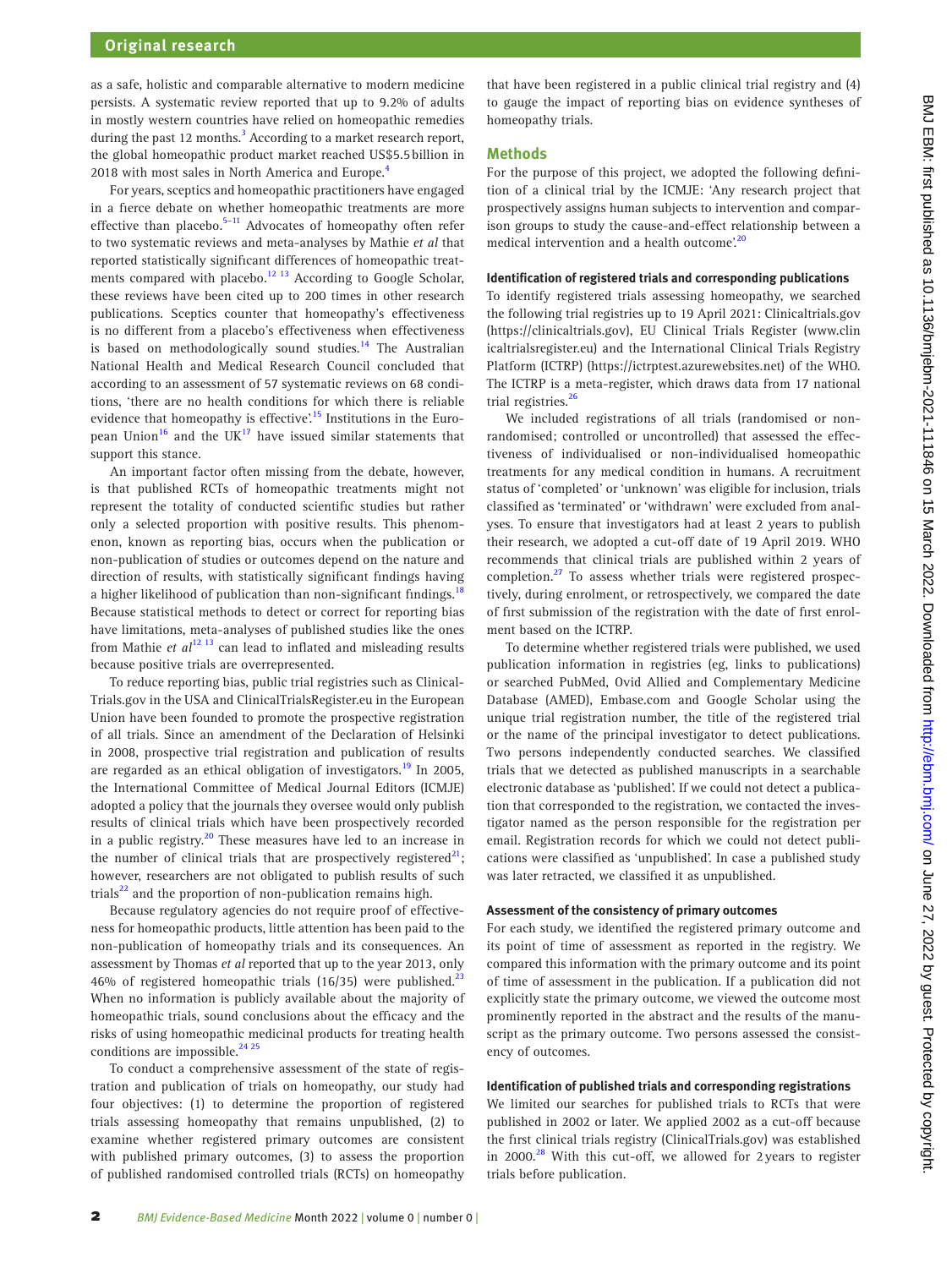To identify published RCTs, we reviewed reference lists of four landmark systematic reviews by Mathie *et al* that assessed homeopathic treatments for any medical condition.<sup>12 13 29 30</sup> and nine Cochrane reviews on homeopathy for specific indications.<sup>31-38</sup> In addition, we conducted systematic literature searches from January 2013 to July 2021 to update the systematic reviews by Mathie *et al*. [12 13](#page-5-5) An experienced information specialist searched PubMed, Cochrane Central Register of Controlled Trials (Cochrane Library/Wiley), Embase.com, Ovid AMED, CORE-Hom ([https://](https://www.carstens-stiftung.de/datenbanken-zur-integrativen-medizin.html) [www.carstens-stiftung.de/datenbanken-zur-integrativen-medizin.](https://www.carstens-stiftung.de/datenbanken-zur-integrativen-medizin.html) [html](https://www.carstens-stiftung.de/datenbanken-zur-integrativen-medizin.html)#/) and Scopus.com. [Online supplemental table 1](https://dx.doi.org/10.1136/bmjebm-2021-111846) presents the search strategy. We limited searches to humans and RCTs. Two investigators independently screened abstracts and full-text articles of the literature searches for eligibility. We resolved conflicts by discussion and consensus.

To determine whether published RCTs were registered, we checked full-text publications for information about registration or searched Clinicaltrials.gov, EU Clinical Trials Register and ICTRP to detect registration records of each published RCT.

#### **Data extraction and data management**

We organised data in Microsoft Excel (Office 365). Extracted data from registries included the unique registration number, the status of the registered trial (ongoing, completed and terminated), whether the registration was prospective or retrospective, and characteristics of the registered trials (eg, individualised or non-individualised homeopathy, intended sample size, primary outcome and point of time of assessment, type of control intervention and others).

Extracted data from published trials included author and publication information (unique trial registration number, digital object identifier and PubMed identification number), medical condition of the population, intervention and control characteristics, sample size and study design.

#### **Quantitative analyses**

Based on the total number of registered trials, we calculated the proportion of trials that were published or remained unpublished. Likewise, based on the total number of published RCTs assessing homeopathy, we determined the proportion of registered and unregistered RCTs. We assessed time trends of registrations and publications using a logistic regression predicting whether studies were published or registered depending on the year of publication or registration.

For the meta-analytic example, we used data by Mathie *et al*. [13](#page-5-21) We re-analysed the meta-analysis using a random effects model (DerSimonian and Laird) and standardised mean differences (SMDs) as the outcome measure. For our analyses, we used the same outcomes as Mathie *et al* who selected outcomes in the following hierarchical order based on availability in the publications: mortality, morbidity, health impairment, limitation of activity, restriction of participation and surrogate outcomes. We stratified the meta-analysis by registration status (registered vs unregistered RCTs).<sup>39 40</sup>

We conducted all statistical analyses with R V.4.1.0 (R Core Team, 2021).

#### **Results**

In the following sections, we first summarise the publication status of registered homeopathy trials and present the degree of consistency of primary outcomes in registries and publications. We then present the registration status of published homeopathy trials. Finally, we present an example illustrating the potential impact



<span id="page-2-0"></span>**Figure 1** Disposition of search results in clinical trial registries (created by authors). ICTRP, International Clinical Trials Registry Platform; RCT, randomised clinical trial.

of missing registration of RCTs on results of a meta-analysis of homeopathy trials.

#### **Publication status of registered homeopathy trials**

Of 116 registered homeopathy trials, 90 met our inclusion criteria. [Figure 1](#page-2-0) presents the deduplicated search results and the number of included and excluded records. [Online supplemental table 2](https://dx.doi.org/10.1136/bmjebm-2021-111846)  summarises registration characteristics and, if available, publication identifiers of included trials. Most registered trials were RCTs (72%) or uncontrolled trials (27%). A single study was a nonrandomised controlled trial. The first clinical trial on homeopathy was registered in July 2003. We contacted 25 investigators for further information about the publication status of their registered studies, of whom 5 responded to our query.

Fifty-five registered trials reported that non-individualised homeopathy was the intervention of choice, 34 used individualised homeopathy and one trial did not report the type of homeopathy. Intended sample sizes ranged from 1 (n-of-1 RCT) to 906 participants, with a median sample size of 60. Forty-three trials (47.8%) were registered before the start of the study or during recruitment, 47 trials (52.2%) were registered retrospectively. Most trials were registered in ClinicalTrials.gov (66%).

Overall, 57.8% (n=52) of registered trials were published in a journal that was listed in PubMed, Embase or Google Scholar, 4.4% (n=4) were published as grey literature and 37.8% (n=34) of registered homeopathy trials remained unpublished. The grey literature publications were master theses that were available through university servers and could be detected when searching Google Scholar for the registration number. Of trials registered in 2008 (when the Declaration of Helsinki started to require trial registration and publication) or later (n=78), only 24 trials (30.7%) were prospectively registered and had published results, and thus adhered to the Declaration of Helsinki<sup>[19](#page-5-11)</sup> on ethical principles of medical research.

[Figure 2](#page-3-0) depicts the proportions of published and unpublished trials per year and the trend for publication of registered trials over time. In this graph, we classified grey literature publications as 'published'. Between 2003 and 2018 (we did not detect eligible registrations for 2019), the probability of completed and subsequently published trials did not show a statistically significant increase over time (p for trend=0.817).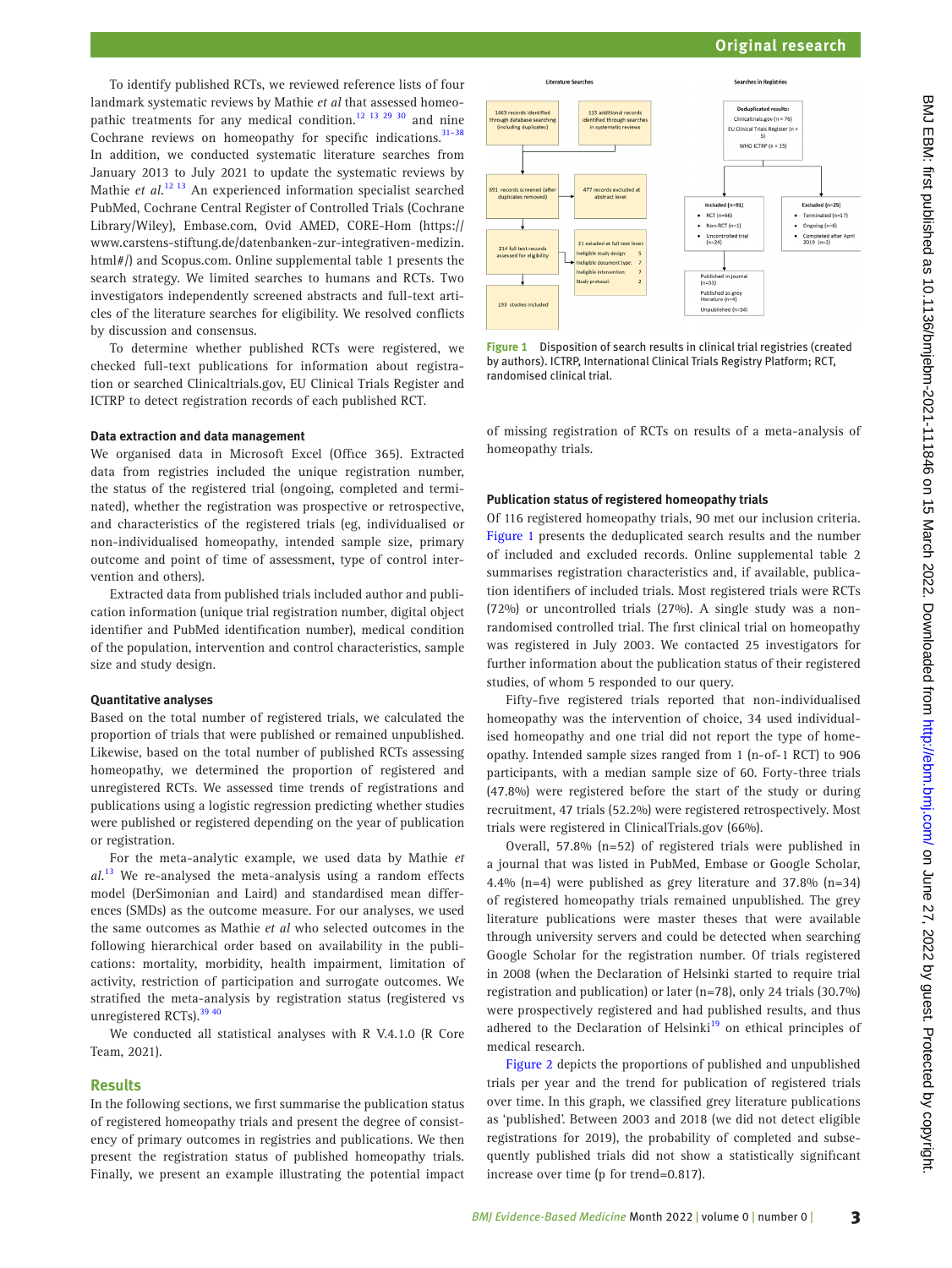

<span id="page-3-0"></span>**Figure 2** Proportions of published and unpublished registered trials with trend by registration year (created by authors).

# **Consistency of Primary Outcomes**

Of the 56 registered and published trials (including the four trials published in the grey literature), 25.0% (n=14) modified or switched the primary outcome measure or the point of time of assessment. Most commonly, outcomes that were not registered as the primary outcomes were reported as such in the study publications. In four instances, the point of time of assessment was not the same as pre-specified in the register.

#### **Registration status of published homeopathy trials**

Our literature searches rendered 193 published RCTs assessing the efficacy or effectiveness of homeopathic treatments between 2002 and 2021 ([figure 1](#page-2-0)). [Online supplemental table 3](https://dx.doi.org/10.1136/bmjebm-2021-111846) presents publication characteristics and registration status of included RCTs. Of 193 RCTs, 46.6% (n=90) had been registered, for the remaining 53.4% (n=103), no registration could be detected. Between 2002 and 2021, the proportion of registered RCTs statistically significantly increased over time (p<0.001 for trend). [Figure 3](#page-3-1) depicts the proportions of registered and unregistered RCTs by year of publication and the trend of registration over time.

#### **The impact of missing trial registration and selective publication on results of a meta-analysis**

To illustrate the potential bias introduced by missing registration, we used data from a meta-analysis by Mathie *et al*[13](#page-5-21) as an example. This meta-analysis pooled data from 54 double-blinded, low or unclear risk of bias RCTs that compared non-individualised



<span id="page-3-1"></span>**Figure 3** Proportions of registered and unregistered trials with trend by publication year (created by authors).



<span id="page-3-2"></span>**Figure 4** Random effects meta-analyses stratified by registered and unregistered RCTs (created by authors). RCTs, randomised controlled trials; SMD, standardised mean difference.

homeopathy with placebo for any medical indication in humans. Included studies were published between 1976 and 2014. The original meta-analysis by Mathie *et al* yielded a statistically significantly greater efficacy of homeopathy than placebo (SMD: −0.33, 95% CI -0.44 to - 0.21).<sup>13</sup>

For our example, we included the 19 RCTs, $41-59$  which were published between 2002 and 2014. We chose 2002 as a threshold because ClinicalTrials.gov was introduced in 2000. By 2002, investigators would have had 2 years to register a trial. 2014 was the end of literature search of the Mathie *et al*'s review. In our example, we conducted a stratified meta-analysis of these 19 RCTs by registration status: 6 RCTs<sup>[54–59](#page-6-0)</sup> were registered and 13 were not.[41–53](#page-5-23)

A meta-analysis of unregistered RCTs yielded a statistically significant treatment effect favouring homeopathy (SMD: −0.53, 95%CI −0.87 to −0.20). By contrast, a meta-analysis of registered RCTs did not show a statistically significant difference between homeopathy and placebo (SMD: −0.14, 95%CI −0.35 to 0.07). Meta-regression revealed that the difference in effect sizes between registered and unregistered studies did not reach statistical significance (difference in SMDs: 0.39, 95%CI −0.09 to 0.87). [Figure 4](#page-3-2) presents the meta-analyses of registered and unregistered RCTs.

## **Discussion**

Our study revealed a poor adherence of investigators assessing homeopathic treatments to the Declaration of Helsinki, which requires prospective registration of trials and dissemination of results. Almost 38% of registered homeopathy trials remained unpublished, and 53% of published RCTs had not been registered. Retrospective registration was more common than prospective registration. Furthermore, 25% of primary outcomes were altered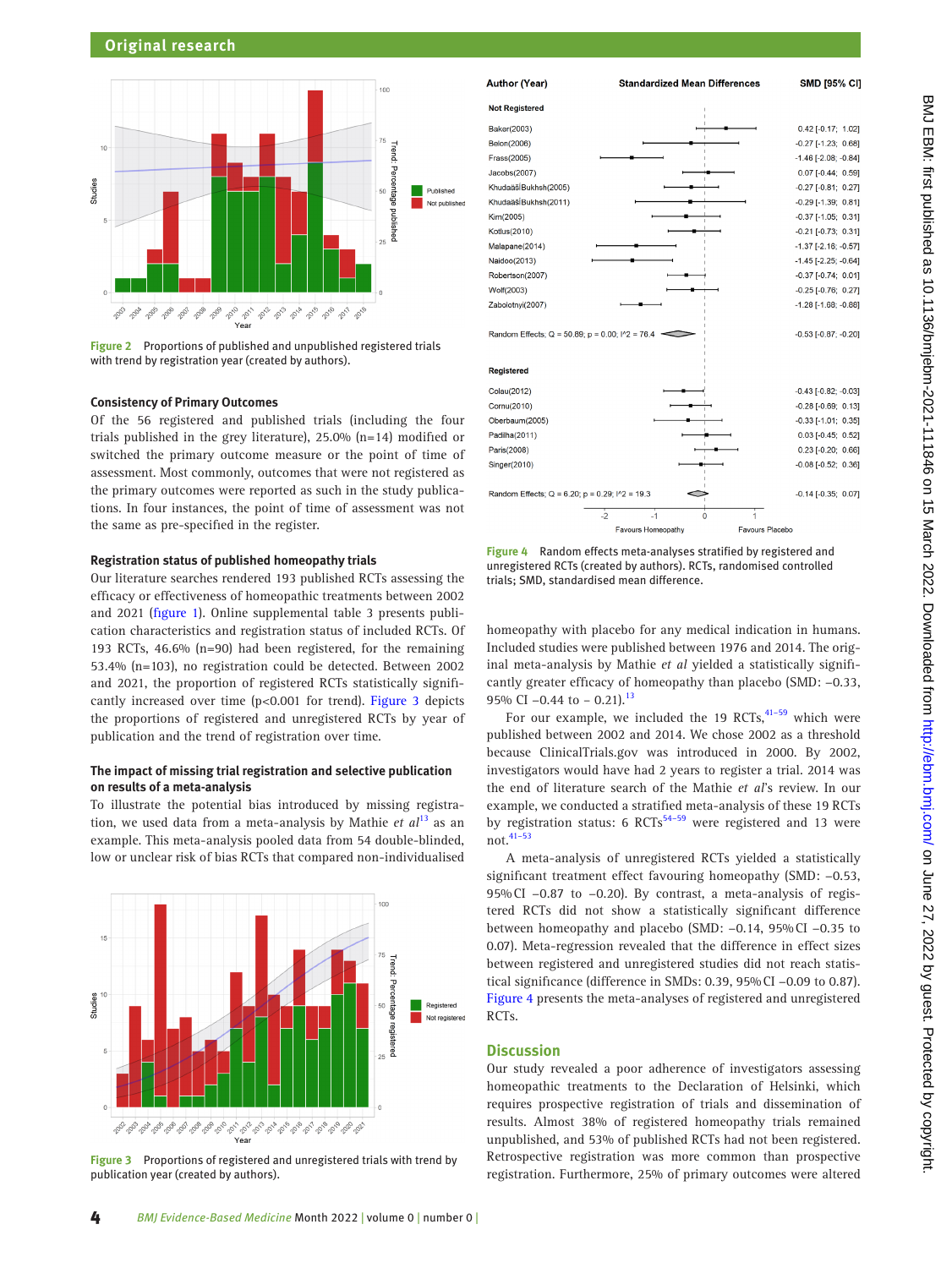or changed compared with the registry. Although we could detect a statistically significant trend toward an increase of registrations of homeopathy trials, almost 30% of RCTs published during the past 5 years had not been registered.

Overall, these findings suggest a concerning lack of scientific and ethical standards in the field of homeopathy and a high risk for reporting bias. The high proportions of unregistered or retrospectively registered trials indicate that publication frequently depends on the nature of results. Presumably, the number of unknown cases of unregistered and unpublished homeopathy trials is high. Findings also indicate that journals publishing homeopathy trials do not adhere to policies by the ICMJE, which demand that only registered RCTs should be published.<sup>[20](#page-5-12)</sup>

The non-publication of trial results and selective outcome reporting, however, is not a phenomenon that is limited to homeopathy.<sup>[60](#page-6-1)</sup> Over the past years, numerous studies reported that, despite registration, large proportions of completed trials remained unpublished.[22 61–65](#page-5-14) For example, an assessment of 2132 registered clinical trials in Germany between 2009 and 2013 showed that 33% remained unpublished after 5 years. $62$  Likewise, of 4347 clinical trials conducted in academic centres in the USA, 34% remained unpublished.<sup>[61](#page-6-3)</sup>

Homeopathy is often viewed as a safe alternative to pharmaceutical treatments. For the approval of pharmaceutical interventions, however, the industry is required to submit all trial data to regulatory agencies, regardless of the publication in the medical literature. Homeopathy, however, is exempt from most regulatory requirements with the consequence that no independent regulatory agency reviews individual patient data of trials, assesses statistical analyses methods or requests long-term follow-up data. Any assessment of the effectiveness of homeopathic treatments, therefore, must rely only on published evidence.

To the best of our knowledge, Thomas *et al* were the first who assessed the extent of non-publication of trials in the homeopathic literature.<sup>23</sup> Their assessment covered the trial literature from 2002 to 2014 and was less comprehensive than ours. Overall, however, they reported similar findings as ours. In their sample, 46% of registered trials remained unpublished and in 25% of published homeopathy trials, the primary outcome measures had been switched or modified.<sup>23</sup> The consistency of these results indicates that over almost a decade, the situation has not substantially improved

Consequently, reporting biases are likely to have a substantial impact on the estimated treatment effect of homeopathy. Using data from a highly cited meta-analysis of homeopathy RCTs, our example showed that unregistered trials yielded substantially larger treatment effects than registered trials. This finding is consistent with a meta-epidemiological study of Cochrane reviews by Dechartres *et al*. [66](#page-6-4) Based on 32 meta-analyses of various medical topics, unregistered or retrospectively registered trials showed larger treatment effects than prospectively registered trials (ratio of ORs=0.81, 95% CI 0.65 to 1.02).

Our study has several limitations. First, although our searches covered 17 trial registries, chances are high that we missed records that are not covered by any of these registries. Likewise, despite the considerable effort of two investigators to detect publications of registered trials, we might have overlooked some, particularly if they were available only as grey literature. Second, our example is based on a single meta-analysis on non-individualised homeopathic treatments that might not be applicable to individualised homeopathy. We attempted to use data from a meta-analysis on individualised homeopathy, but in this body of evidence only a single RCT was registered, therefore, making it impossible to

conduct any meaningful analysis. Third, we excluded registered trials from our analyses that were categorised as 'terminated' or 'suspended'. One could argue that this excludes trials that were terminated early for either benefit or harm. We deemed it unlikely, however, that homeopathy trials were terminated for these reasons. A more common reason for termination is the lack of recruitment of participants. For these reasons, we chose to exclude terminated studies as not to bias results toward a lower publication rate. Finally, it is conceivable that a substantial number of unregistered (and thus untraceable) homeopathy trials remain unpublished. Unfortunately, due to a lack of registration requirement for homeopathic trials, such trials remain impossible for researchers like us to detect. Without a required registration, the actual magnitude of non-publication of homeopathic trials is impossible to fully assess. Our findings are, therefore, likely an underestimation of the true extent of non-publication of homeopathy trials.

Overall, it is paramount that the homeopathic research community commits to the adherence of scientific standards and requires the registration of all trials assessing homeopathic treatments. Furthermore, journals publishing homeopathic research must adhere to basic standards of quality by adopting or adhering to ICMJE policies and only publishing the results of clinical trials, which have been prospectively recorded in a public registry.

#### **Conclusions**

Registration of published trials was infrequent, many registered trials were not published and primary outcomes were often altered or changed. This likely affects the validity of the body of evidence of homeopathic literature and may substantially overestimate the true treatment effect of homeopathic remedies.

**Acknowledgements** We would like to thank Liliya Ziganshina from Cochrane Russia for providing input on a Russian publication. We are also grateful to Petra Wellemsen for administrative support and to Dawn Gartlehner for editing and improving the readability of our manuscript.

**Contributors** GG and AID planned the study and were responsible for quality assurance. MH, FLJ, JEG and JNN searched registries and extracted data. IK conducted literature searches. RE ran statistical analyses. GG drafted the manuscript and acts as the guarantor. All authors commented on and revised the draft manuscript.

**Funding** The authors have not declared a specific grant for this research from any funding agency in the public, commercial or not-for-profit sectors.

**Competing interests** None declared.

**Patient consent for publication** Not applicable.

**Ethics approval** This study does not involve human participants.

**Provenance and peer review** Not commissioned; externally peer reviewed.

**Data availability statement** Data are available upon reasonable request. Data available upon reasonable request.

**Supplemental material** This content has been supplied by the author(s). It has not been vetted by BMJ Publishing Group Limited (BMJ) and may not have been peer-reviewed. Any opinions or recommendations discussed are solely those of the author(s) and are not endorsed by BMJ. BMJ disclaims all liability and responsibility arising from any reliance placed on the content. Where the content includes any translated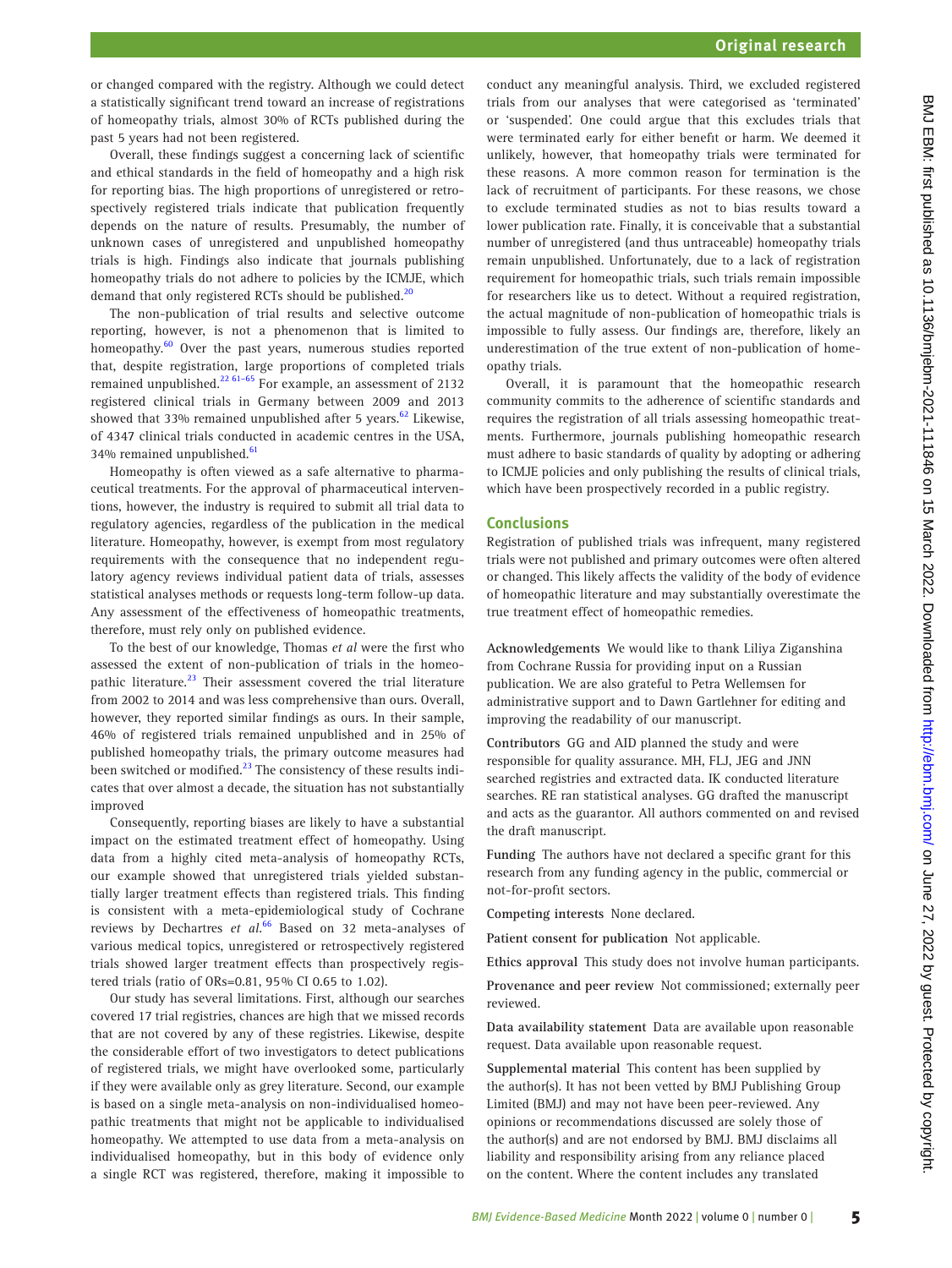# **Original research**

material, BMJ does not warrant the accuracy and reliability of the translations (including but not limited to local regulations, clinical guidelines, terminology, drug names and drug dosages), and is not responsible for any error and/or omissions arising from translation and adaptation or otherwise.

**Open access** This is an open access article distributed in accordance with the Creative Commons Attribution Non Commercial (CC BY-NC 4.0) license, which permits others to distribute, remix, adapt, build upon this work noncommercially, and license their derivative works on different terms, provided the original work is properly cited, appropriate credit is given, any changes made indicated, and the use is non-commercial. See: [http://creativecommons.org/licenses/by](http://creativecommons.org/licenses/by-nc/4.0/)[nc/4.0/](http://creativecommons.org/licenses/by-nc/4.0/).

## **ORCID iD**

Gerald Gartlehner <http://orcid.org/0000-0001-5531-3678>

#### **References**

- <span id="page-5-0"></span>1 **Grimes DR**. Proposed mechanisms for homeopathy are physically impossible. *[Focus on Alternative and Complementary Therapies](http://dx.doi.org/10.1111/j.2042-7166.2012.01162.x)* 2012;**17**:149–55.
- <span id="page-5-1"></span>2 **Grams N**. Homeopathy-where is the science? A current inventory on a pre-scientific artifact. *[EMBO Rep](http://dx.doi.org/10.15252/embr.201947761)* 2019;**20**. doi:10.15252/embr.201947761. [Epub ahead of print: 14 02 2019].
- <span id="page-5-2"></span>3 **Relton C**, Cooper K, Viksveen P, *et al*. Prevalence of homeopathy use by the general population worldwide: a systematic review. *[Homeopathy](http://dx.doi.org/10.1016/j.homp.2017.03.002)* 2017;**106**:69–78.
- <span id="page-5-3"></span>4 **Tranparency Market Research**. Available: [https://www.transparency](https://www.transparencymarketresearch.com/pressrelease/homeopathy-product-market.htm#:~:text=According%20to%20the%20report%2C%20the%20global%20homeopathic%20product,systems%20widely%20practiced%20in%20almost%20all%20continents.%20Dr) [marketresearch.com/pressrelease/homeopathy-product-market.htm#:~:](https://www.transparencymarketresearch.com/pressrelease/homeopathy-product-market.htm#:~:text=According%20to%20the%20report%2C%20the%20global%20homeopathic%20product,systems%20widely%20practiced%20in%20almost%20all%20continents.%20Dr) [text=According%20to%20the%20report%2C%20the%20global%](https://www.transparencymarketresearch.com/pressrelease/homeopathy-product-market.htm#:~:text=According%20to%20the%20report%2C%20the%20global%20homeopathic%20product,systems%20widely%20practiced%20in%20almost%20all%20continents.%20Dr) [20homeopathic%20product,systems%20widely%20practiced%20in%](https://www.transparencymarketresearch.com/pressrelease/homeopathy-product-market.htm#:~:text=According%20to%20the%20report%2C%20the%20global%20homeopathic%20product,systems%20widely%20practiced%20in%20almost%20all%20continents.%20Dr) [20almost%20all%20continents.%20Dr](https://www.transparencymarketresearch.com/pressrelease/homeopathy-product-market.htm#:~:text=According%20to%20the%20report%2C%20the%20global%20homeopathic%20product,systems%20widely%20practiced%20in%20almost%20all%20continents.%20Dr) [Accessed 22 Jun 2021].
- <span id="page-5-4"></span>5 **Ernst E**, Homeopathy EE. Homeopathy, a "helpful placebo" or an unethical intervention? *[Trends Pharmacol Sci](http://dx.doi.org/10.1016/j.tips.2009.10.005)* 2010;**31**:1.
- 6 **Ernst E**, Homeopathy EE. Homeopathy, non-specific effects and good medicine. *[Rheumatology](http://dx.doi.org/10.1093/rheumatology/keq265)* 2011;**50**:1007–8.
- 7 **Iacobucci G**. Homeopathy should have professional accreditation revoked, NHS leaders urge. *[BMJ](http://dx.doi.org/10.1136/bmj.l6248)* 2019;**367**:l6248.
- 8 **Jacobs J**. Homeopathic prevention and management of epidemic diseases. *[Homeopathy](http://dx.doi.org/10.1055/s-0038-1649487)* 2018;**107**:157–60.
- 9 **Matthiessen P**. Homöopathie und intellektuelle Redlichkeit Eine Stellungnahme. *Deutsche Zeitschrift fur Onkologie* 2019;**50**:172–7.
- 10 **Pannek J**, Pannek-Rademacher S. Time to say good-bye? Homeopathy, skeptics and thoughts on how to proceed. *[J Complement Integr Med](http://dx.doi.org/10.1515/jcim-2020-0491)* 2021. doi:10.1515/jcim-2020-0491. [Epub ahead of print: 06 May 2021].
- 11 **Spence D**. Good medicine: homeopathy. *[BMJ](http://dx.doi.org/10.1136/bmj.e6184)* 2012;**345**:e6184.
- <span id="page-5-5"></span>12 **Mathie RT**, Lloyd SM, Legg LA, *et al*. Randomised placebo-controlled trials of individualised homeopathic treatment: systematic review and metaanalysis. *[Syst Rev](http://dx.doi.org/10.1186/2046-4053-3-142)* 2014;**3**:142.
- <span id="page-5-21"></span>13 **Mathie RT**, Ramparsad N, Legg LA, *et al*. Randomised, double-blind, placebo-controlled trials of non-individualised homeopathic treatment: systematic review and meta-analysis. *[Syst Rev](http://dx.doi.org/10.1186/s13643-017-0445-3)* 2017;**6**:63.
- <span id="page-5-6"></span>14 **Shang A**, Huwiler-Müntener K, Nartey L, *et al*. Are the clinical effects of homoeopathy placebo effects? comparative study of placebo-controlled trials of homoeopathy and allopathy. *[Lancet](http://dx.doi.org/10.1016/S0140-6736(05)67177-2)* 2005;**366**:726–32.
- <span id="page-5-7"></span>15 Homeopathy: NHMRC. Available: [https://www.nhmrc.gov.au/about-us/](https://www.nhmrc.gov.au/about-us/resources/homeopathy) [resources/homeopathy](https://www.nhmrc.gov.au/about-us/resources/homeopathy) [Accessed 24 Jun 2021].
- <span id="page-5-8"></span>16 Homeopathic products and practices: assessing the evidence and ensuring consistency in regulating medical claims in the EU: European academies' science Advisory Council. Available: [https://easac.eu/fileadmin/PDF\\_s/](https://easac.eu/fileadmin/PDF_s/reports_statements/EASAC_Homepathy_statement_web_final.pdf) [reports\\_statements/EASAC\\_Homepathy\\_statement\\_web\\_final.pdf](https://easac.eu/fileadmin/PDF_s/reports_statements/EASAC_Homepathy_statement_web_final.pdf) [Accessed 27 Jun 2021].
- <span id="page-5-9"></span>17 Evidence check 2: Homeopathy house of commons science and technology Committee, 2010. Available: [https://publications.parliament.uk/pa/](https://publications.parliament.uk/pa/cm200910/cmselect/cmsctech/45/45.pdf) [cm200910/cmselect/cmsctech/45/45.pdf](https://publications.parliament.uk/pa/cm200910/cmselect/cmsctech/45/45.pdf) [Accessed 27 Jun 2021].
- <span id="page-5-10"></span>18 **Hopewell S**, Loudon K, Clarke MJ. Publication bias in clinical trials due to statistical significance or direction of trial results. *Cochrane Database Syst Rev* 2009;**1**:MR000006.
- <span id="page-5-11"></span>19 World Medical Association IW. WMA Declaration of Helsinki - Ethical Principles for Medical Research Involving Human Subjects Le Keynes: World Medical Association, Inc. (WMA), 2018. Available: [https://www.](https://www.wma.net/policies-post/wma-declaration-of-helsinki-ethical-principles-for-medical-research-involving-human-subjects/) [wma.net/policies-post/wma-declaration-of-helsinki-ethical-principles-for](https://www.wma.net/policies-post/wma-declaration-of-helsinki-ethical-principles-for-medical-research-involving-human-subjects/)[medical-research-involving-human-subjects/](https://www.wma.net/policies-post/wma-declaration-of-helsinki-ethical-principles-for-medical-research-involving-human-subjects/)
- <span id="page-5-12"></span>20 **De Angelis CD**, Drazen JM, Frizelle FA, *et al*. Is this clinical trial fully registered? A statement from the International Committee of medical Journal editors. *[Lancet](http://dx.doi.org/10.1016/S0140-6736(05)66588-9)* 2005;**365**:1827–9.
- <span id="page-5-13"></span>21 **Trinquart L**, Dunn AG, Bourgeois FT. Registration of published randomized trials: a systematic review and meta-analysis. *[BMC Med](http://dx.doi.org/10.1186/s12916-018-1168-6)* 2018;**16**:173.
- <span id="page-5-14"></span>22 **Ross JS**, Mulvey GK, Hines EM, *et al*. Trial publication after registration in ClinicalTrials.gov: a cross-sectional analysis. *[PLoS Med](http://dx.doi.org/10.1371/journal.pmed.1000144)* 2009;**6**:e1000144.
- <span id="page-5-15"></span>23 **Thomas ET**, Clark J, Glasziou P. Publication and outcome reporting of homeopathy trials registered in ClinicalTrials.gov. *[Focus on Alternative and](http://dx.doi.org/10.1111/fct.12278)  [Complementary Therapies](http://dx.doi.org/10.1111/fct.12278)* 2016;**21**:127–33.
- <span id="page-5-16"></span>24 **Kicinski M**, Springate DA, Kontopantelis E. Publication bias in metaanalyses from the Cochrane database of systematic reviews. *[Stat Med](http://dx.doi.org/10.1002/sim.6525)* 2015;**34**:2781–93.
- 25 **Thornton A**, Lee P. Publication bias in meta-analysis: its causes and consequences. *[J Clin Epidemiol](http://dx.doi.org/10.1016/S0895-4356(99)00161-4)* 2000;**53**:207–16.
- <span id="page-5-17"></span>26 **WHO**. Primary registries in the WHO registry network: World Health organization. Available: [https://www.who.int/clinical-trials-registry](https://www.who.int/clinical-trials-registry-platform/network/primary-registries)[platform/network/primary-registries](https://www.who.int/clinical-trials-registry-platform/network/primary-registries) [Accessed 9 Jun 2021].
- <span id="page-5-18"></span>27 **World Health organization**. *Joint statement on public disclosure of results from clinical trials*: World Health Organization (WHO), 2017. Available: [https://www.who.int/news/item/18-05-2017-joint-statement-on](https://www.who.int/news/item/18-05-2017-joint-statement-on-registration)[registration](https://www.who.int/news/item/18-05-2017-joint-statement-on-registration) [Accessed 9 Mar 2021].
- <span id="page-5-19"></span>28 Clinicaltrials.Gov background: U.S. National library of medicine. Available: <https://clinicaltrials.gov/ct2/about-site/background> [Accessed 9 Jun 2021].
- 29 **Mathie RT**, Fok YYY, Viksveen P, *et al*. Systematic review and metaanalysis of randomised, Other-than-Placebo controlled, trials of Non-Individualised homeopathic treatment. *[Homeopathy](http://dx.doi.org/10.1055/s-0038-1677481)* 2019;**108**:088–101.
- 30 **Mathie RT**, Ulbrich-Zürni S, Viksveen P, *et al*. Systematic review and meta-analysis of randomised, Other-than-Placebo controlled, trials of individualised homeopathic treatment. *[Homeopathy](http://dx.doi.org/10.1055/s-0038-1667129)* 2018;**107**:229–43.
- <span id="page-5-20"></span>31 **Smith CA**. Homoeopathy for induction of labour. *[Cochrane Database Syst](http://dx.doi.org/10.1002/14651858.CD003399)  [Rev](http://dx.doi.org/10.1002/14651858.CD003399)* 2003;**4**:CD003399.
- 32 **McCarney R**, Warner J, Fisher P, *et al*. Homeopathy for dementia. *[Cochrane](http://dx.doi.org/10.1002/14651858.CD003803)  [Database Syst Rev](http://dx.doi.org/10.1002/14651858.CD003803)* 2003;**1**:CD003803.
- 33 **McCarney RW**, Linde K, Lasserson TJ. Homeopathy for chronic asthma. *Cochrane Database Syst Rev* 2004;**1**:CD000353.
- 34 **Peckham EJ**, Cooper K, Roberts ER, *et al*. Homeopathy for treatment of irritable bowel syndrome. *[Cochrane Database Syst Rev](http://dx.doi.org/10.1002/14651858.CD009710.pub3)* 2019;**9**:CD009710.
- 35 **Heirs M**, Dean ME, **Cochrane Developmental, Psychosocial and Learning Problems Group**. Homeopathy for attention deficit/ hyperactivity disorder or hyperkinetic disorder. *[Cochrane Database Syst](http://dx.doi.org/10.1002/14651858.CD005648.pub2)  [Rev](http://dx.doi.org/10.1002/14651858.CD005648.pub2)* 2007;**164**.
- 36 **Mathie RT**, Frye J, Fisher P. R) for preventing and treating influenza and influenza-like illness. *Cochrane Database Syst Rev* 2015;**1**:CD001957.
- 37 **Kassab S**, Cummings M, Berkovitz S. Homeopathic medicines for adverse effects of cancer treatments. *Cochrane Database Syst Rev* 2009;**2**:CD004845.
- 38 **Rada G**, Capurro D, Pantoja T, *et al*. Non-Hormonal interventions for hot flushes in women with a history of breast cancer. *[Cochrane Database Syst](http://dx.doi.org/10.1002/14651858.CD004923.pub2)  [Rev](http://dx.doi.org/10.1002/14651858.CD004923.pub2)* 2010;**9**:CD004923.
- <span id="page-5-22"></span>39 **Kim NY**, Bangdiwala SI, Thaler K, *et al*. SAMURAI: sensitivity analysis of a meta-analysis with unpublished but registered analytical investigations (software). *[Syst Rev](http://dx.doi.org/10.1186/2046-4053-3-27)* 2014;**3**:27.
- 40 **Polanin JR**, Tanner-Smith EE, Hennessy EA. Estimating the difference between published and unpublished effect sizes. *[Rev Educ Res](http://dx.doi.org/10.3102/0034654315582067)* 2016;**86**:207–36.
- <span id="page-5-23"></span>41 **Baker DG**, Myers SP, Howden I, *et al*. The effects of homeopathic Argentum nitricum on test anxiety. *[Complement Ther Med](http://dx.doi.org/10.1016/S0965-2299(03)00059-1)* 2003;**11**:65–71.
- 42 **Belon P**, Banerjee P, Choudhury SC, *et al*. Can administration of potentized homeopathic remedy, Arsenicum album, alter antinuclear antibody (ANA) titer in people living in high-risk arsenic contaminated areas? I. A